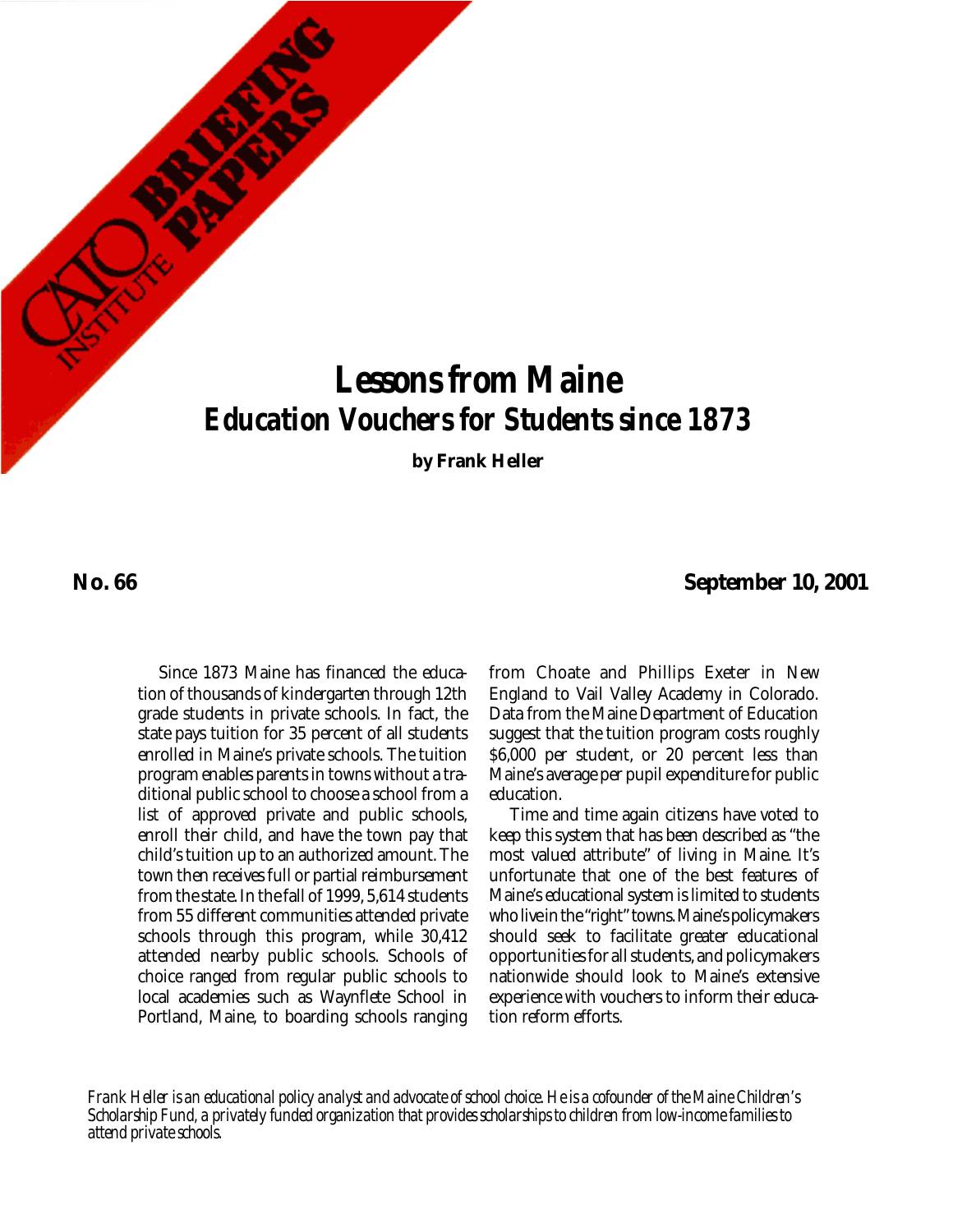**Any student who lives in a town without a public school is eligible for tuition reimbursement, which can be used for either an out-ofdistrict public school or an approved private school.** 

# **Introduction**

Across the United States, legislators and education policy analysts increasingly discuss the merits of market-based reform measures such as charter schools, tax credits, and vouchers. Although vouchers in particular have been a lightning rod of controversy, they have been routinely used in Maine to send tens of thousands of students to schools of their parents' choice since 1873. Few analysts have paid much attention to this system of school choice, although it is the most extensive system in the United States.

Many towns in Maine have traditionally been considered too small to maintain a local public school. Under Maine's tuition program, any student who lives in a town without a public school is eligible for tuition reimbursement, which can be used for either an out-of-district public school or an approved private school. It should be noted, however, that some towns have written contracts with particular private or public schools, which can limit the choices available to students in those towns.

For generations, some families have chosen from among independent academies and public schools, including many of the finest preparatory schools in New England. Those options used to include schools owned by religious orders, something precluded by the state since 1983. 1

Although tuition reimbursement is generally available only in communities without public schools, $^2$  research suggests that the availability of tuition reimbursement has created greater competition among schools in regions where this form of school choice is available. The tuition program appears to have spurred improvements in schools and led to more specialization.<sup>3</sup>

Other benefits of the program include lower costs. Data from the Maine Department of Education suggest that the tuition program costs approximately \$6,000 per student, or 20 percent less than Maine's average per pupil expenditure for public education. 4

No studies have compared the academic test scores of students who receive vouchers with those of students assigned to traditional public schools, so it is not known whether vouchers have led to improved academic performance. However, the Maine Educational Assessment test shows that students in Maine's private schools have higher test scores than do students in public schools and that students attending private schools are more likely to graduate and obtain a higher education.<sup>5</sup> Given the better performance of students in Maine's private schools, it is likely that the opportunity to attend private school afforded by the voucher program has a positive effect on students' academic achievement.

Not surprisingly, parents in "sending" towns 6 greatly favor the tuition program and the variety of options it affords. In an interview with the author, Jon Reisman, first selectman of Cooper, Maine, and professor of public policy at the University of Maine, put it this way:

Cooper's tuitioning system is the major reason why parents . . . move here. . . . School choice is the most valued attribute of living in Cooper. Four years ago, our town was faced with . . . turning over control of where our kids would go to school to the State Department of Education; we refused, since it meant losing our choice of schools. 7

Other towns have done the same. In Arrowsic, Maine, for instance, 80 percent of the voters rejected an attempt to build a public school, which would have eliminated the voucher program. Parents in other sending towns echo those sentiments and have stymied efforts to eliminate the choice system. $^8$ 

Research on Maine's program suggests that tuition vouchers have increased educational opportunities and improved the quality of educational services for students. At the same time, the program costs taxpayers less than traditional public schools. Unfortu-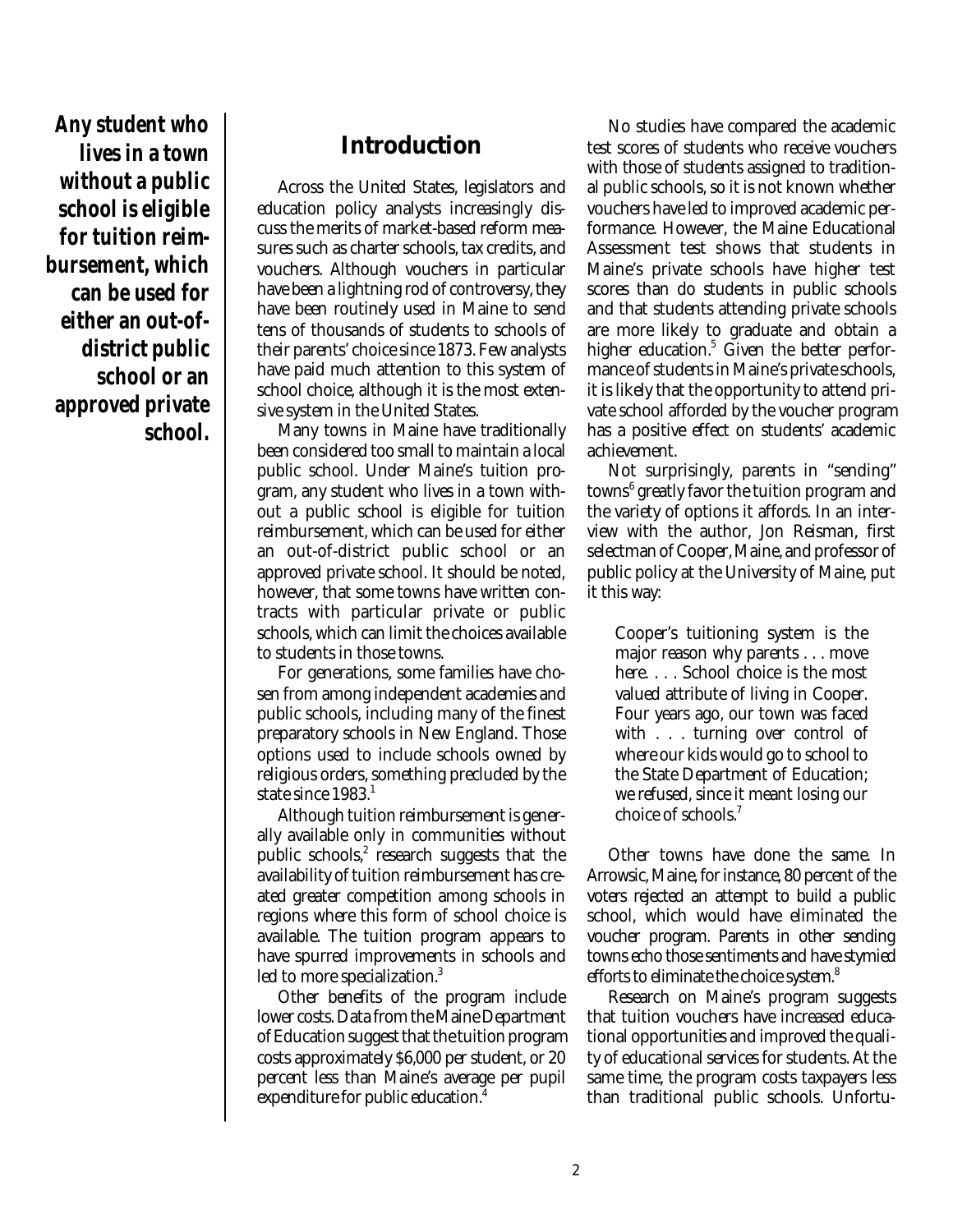nately, this system is limited to students who live in the "right" towns. Maine's policymakers should seek to facilitate greater educational opportunities for all students, and policymakers nationwide should look to Maine's extensive experience with vouchers to inform their education reform efforts.

## **How the Tuition Program Works: The Example of Arrowsic, Maine**

Arrowsic, Maine, is a midcoast town with an estimated 500 residents, located a few miles from Bath, home of Navy shipbuilder Bath Iron Works. Arrowsic was settled in the 1600s, and many descendants of the original settlers still reside there, as do many newcomers who arrived in the 1970s and 1980s. Arrowsic has a mixed population of relocated New Agers and people who make their living by fishing or shipbuilding.

Arrowsic neither owns nor operates any schools, so it qualifies as a sending town. It is a member of School Union 47, which is a group of towns organized under Maine law to ensure that educational services are provided to residents. Each participating town has a school committee of three members, and the school union has a superintendent. Parents in Arrowsic can send their children to any public school in the district or any approved private school.<sup>9</sup> Currently, students can choose among nearly a dozen nearby public and private schools, ranging from the exclusive Center for Teaching and Learning in Edgecomb, Maine, to a Montessori school, to various public schools.

If you are a parent in Arrowsic, Maine, this is how the tuition program works for you:

•First, you visit nearby schools to find the one best suited to your child's needs. Local private schools accommodate your search by marketing their services with open houses, and the school board answers your questions and facilitates the flow of information between you and the public schools.

- If the school accepts your child, it sends an acceptance form to the town clerk, who verifies with a signature that you meet residency requirements. The clerk then sends the signed form to School Union 47.
- Your chosen school sends the tuition bill to the school union, which processes the bill, verifies that services and legal requirements have been met, and forwards the bill to the town treasurer for payment.
- Finally, the state of Maine reimburses the town according to the School Funding Formula. Currently, the maximum reimbursable tuition amount for private elementary school is \$4,596. The maximum amounts for secondary school are \$6,305 (in-state schools) and \$5,732 (out-of-state schools).

The townspeople retain the traditional New England town meeting where budgets and policy options are decided by the people through face-to-face debate and open voting. In 1995 there was a proposal on the agenda to create a study group to investigate the possibility of building and operating an elementary school in conjunction with Georgetown, a neighboring town. During the meeting, town residents asked dozens of questions of the superintendent and the school committee members. Finally, one parent asked whether, if the school were built, children would be able to attend only that school. After a long pause, a school committee member answered yes. After a few more questions, the vote was taken in the packed town hall. About 80 people voted against it, and about 10 voted for it. $^\mathrm{10}$ 

# **A Brief History of Maine's Tuition System**

As do those of many long-standing public programs, the roots of town tuition programs go back to the 19th century, when the idea of taxpayer-financed education was gaining acceptance. 1 1 John Maddaus, associ-

**The roots of town tuition programs go back to the 19th century.**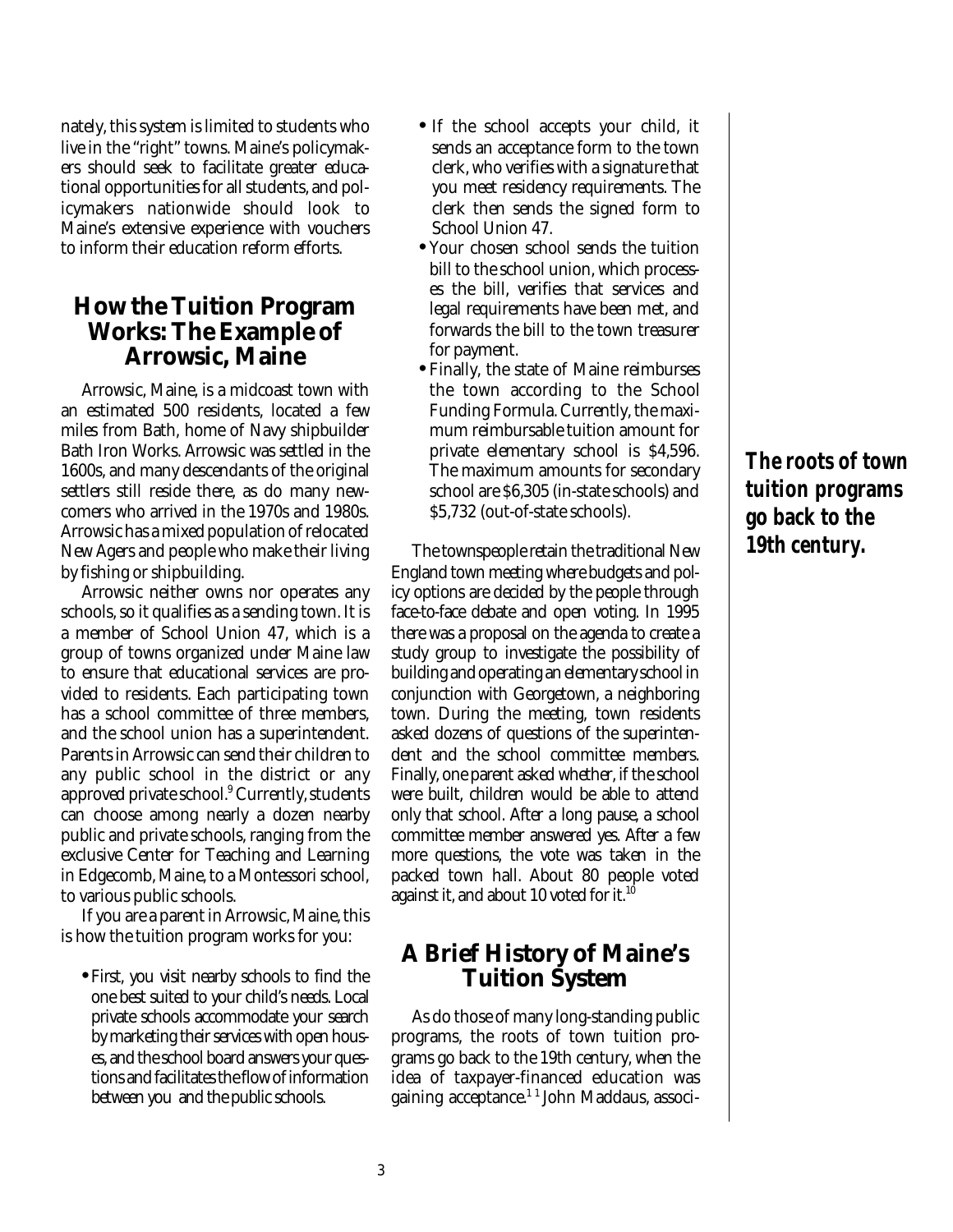ate professor of education at the University of Maine, and Denise Mirochnik, graduate student and research associate in the College of Education, University of Maine, explain:

In New England, the basic governmental unit responsible for providing education was the town. . . . As the demand for and complexity of education increased, especially at the secondary level, local and state education officials in New England sought ways of providing high school education that were both cost effective and consistent with their belief in local control. Town tuitioning was one result.<sup>12</sup>

In 1873 the Maine legislature enacted the Free High School Act, which included Maine's first tuition-funding provision. The provision allowed towns to pay tuition to the trustees of private academies for the education of town residents. $13$  In 1909 the Maine legislature enacted a related law, which required any town not maintaining a high school to pay the tuition of its students to an approved secondary school. Each town that paid the tuition of its students would receive the same proportionate state aid as towns that maintained high schools.

In 1983 the Maine legislature amended the school funding statutes to reflect the opinion of the Maine attorney general's office that direct reimbursement of a religious school's tuition was a violation of the Supreme Court's 1972 *Nyquist* decision. 1 4 That decision invalidated a New York statute that authorized direct payments to private religious schools.<sup>15</sup> Two separate cases decided in April and May 1999 by the Maine Supreme Judicial Court and the U.S. Court of Appeals for the First Circuit ruled that the inclusion of religious schools in Maine's program would violate the U.S. Constitution's establishment clause.<sup>16</sup> Again, the Maine attorney general's office relied on *Nyquist* and prevailed at the appellate level. In October 1999 the U.S. Supreme Court declined to

review both Maine cases, letting stand the rulings of the lower courts.

## **A Statistical Overview of the Tuition Program**

Maine has 55 municipalities that do not operate schools but instead tuition all students to surrounding school systems. $^{17}$ Parents fortunate enough to live in those towns can choose among many public and private schools. During the 1999–2000 school year, an estimated 1,813 students in grades K–8 and 30,527 high school students were eligible for tuition reimbursement because they lived in a town without a school.<sup>18</sup> As those numbers show, many towns have built elementary schools but continue to send high school students outside the area.

Many elite private schools participated in Maine's tuition program in the 2000–01 school year.<sup>19</sup> In some cases, the cost of tuition is higher than the voucher amount provided by the state. Parent contributions and scholarships can be used to make up the difference, or families can choose another school. Some private schools charge less than the voucher amount.

Private schools go through a basic approval and accreditation process to be eligible for tuition reimbursement, and regulatory requirements vary according to the percentage of tuition that is publicly funded. To be reimbursed by the state, a private school must be nonsectarian, meet the requirements for basic school approval, be incorporated under the laws of Maine or the United States, and comply with reporting and auditing requirements. If a school enrolls 60 percent or more publicly funded students, it must participate in the Statewide Assessment Program.<sup>20</sup> That means the school must abide by Maine's education standards, known as Learning Results, and must administer the Maine Educational Assessment tests. For that reason, those schools are regarded as public schools and treated as such by the Department of Education. $2^1$ 

Many headmasters believe that the general reporting requirements are simple but feel

**In 1873 the Maine legislature enacted the Free High School Act, which included Maine's first tuition-funding provision.**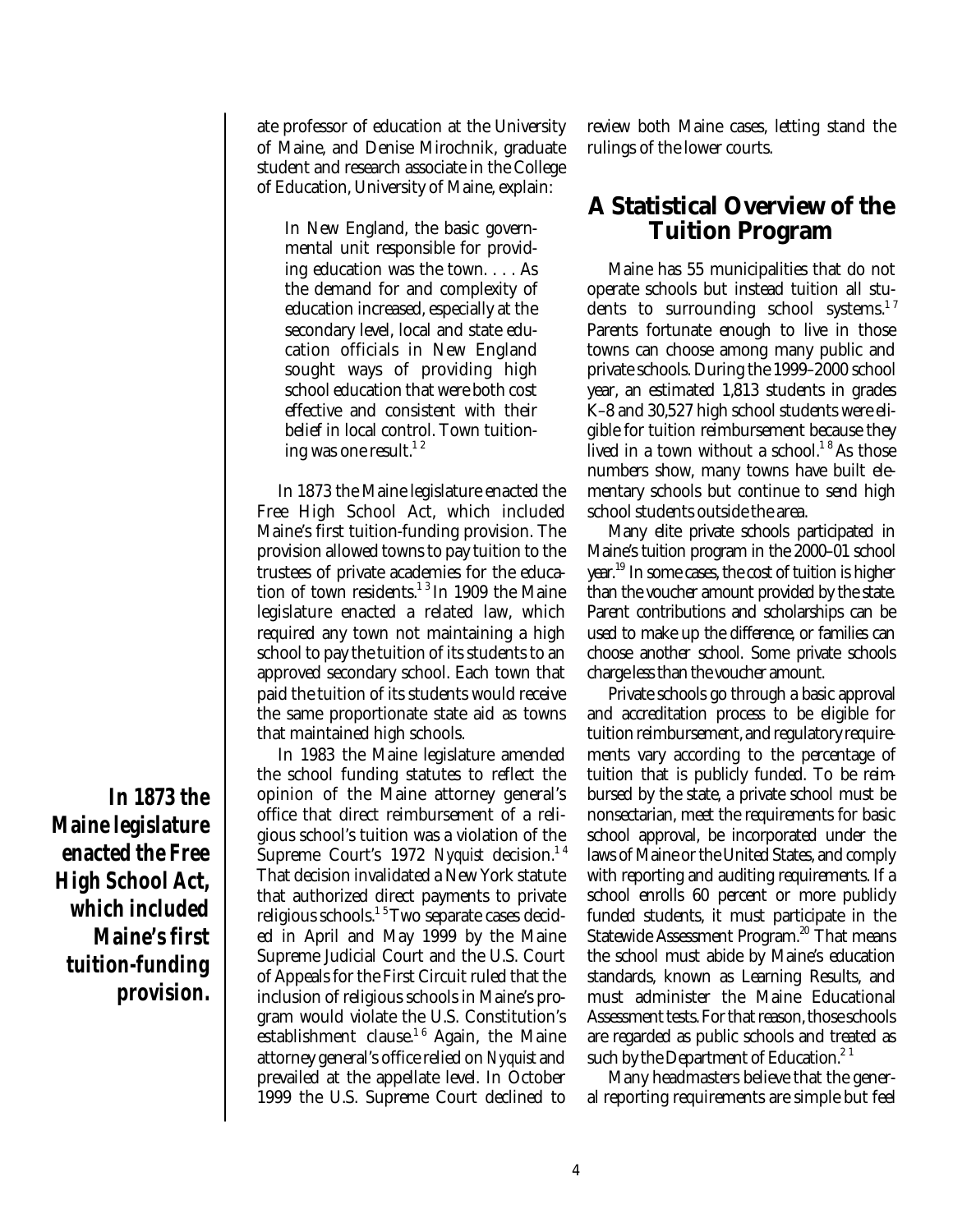#### **Table 1 Sources of Funding for Maine Students Enrolled in Private Schools, October 1999**

| Grade                        | No. Publicly<br><b>Funded Students</b> | No. Privately<br><b>Funded Students</b> | Total  |
|------------------------------|----------------------------------------|-----------------------------------------|--------|
| Elementary special education | 158                                    | 135                                     | 293    |
| Programs for 4-year-olds     | $\mathbf{1}$                           | 473                                     | 474    |
| Prekindergarten              | $\boldsymbol{0}$                       | 123                                     | 123    |
| Kindergarten                 | 1                                      | 992                                     | 993    |
| Transitional grade 1         | 0                                      | 3                                       | 3      |
| Grade 1                      | $\overline{c}$                         | 782                                     | 784    |
| Grade 2                      | 0                                      | 756                                     | 756    |
| Grade 3                      | 1                                      | 710                                     | 711    |
| Grade 4                      | 3                                      | 705                                     | 708    |
| Grade 5                      | $\mathbf{1}$                           | 669                                     | 670    |
| Grade 6                      | 4                                      | 651                                     | 655    |
| Grade 7                      | 16                                     | 589                                     | 605    |
| Grade 8                      | 27                                     | 575                                     | 602    |
| Total elementary             | 214                                    | 7,163                                   | 7,377  |
| Grade 9                      | 1,463                                  | 672                                     | 2,135  |
| Grade 10                     | 1,363                                  | 791                                     | 2,154  |
| Grade 11                     | 1,216                                  | 789                                     | 2,005  |
| Grade 12                     | 1,222                                  | 769                                     | 1,990  |
| Secondary special education  | 136                                    | 153                                     | 289    |
| Postgraduates                | $\mathbf{1}$                           | 57                                      | 58     |
| Total secondary              | 5,400                                  | 3,231                                   | 8,631  |
| Grand total                  | 5,614                                  | 10,394                                  | 16,008 |

Source: http://www.state.me.us/education/enroll/aproct/1999/octprg99.htm.

Note: Publicly funded students are those for whom any Maine municipal funds are included in the tuition paid. Special education students may be funded from any school district in the state. Privately funded students are those for whom all tuition is paid by an entity other than municipalities or school districts, such as parents or scholarship organizations.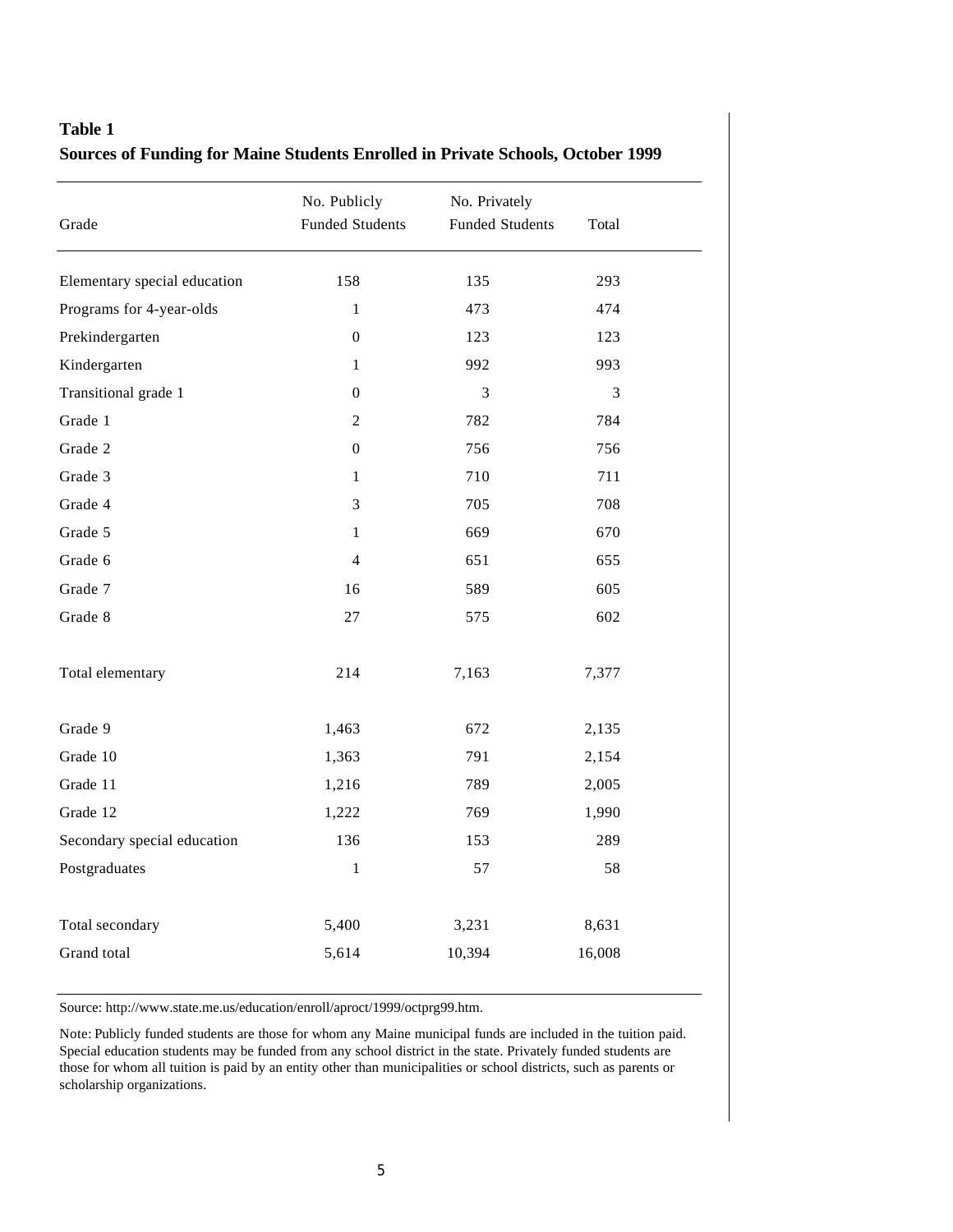**Over the years, the legislature has attempted to increase the requirements placed on private schools.**

that the Maine Educational Assessment test is burdensome because of the resources and time required.<sup>22</sup> Other headmasters see the requirements as "challenges" that will help the schools improve.

Over the years, the legislature has attempted to increase the requirements placed on private schools. There is now an attempt to impose a graduation test on any school in which statefunded students make up 60 percent or more of the student body. That is in addition to the other requirements discussed above. The private schools are resisting that attempt, in part using the argument that they are not being fully compensated for their services since certain public funds that go to regular public schools are not incorporated in the tuition formula. Ironically, state officials lobbied the Bush administration and Congress to exempt the state from the proposed national testing system.<sup>23</sup>

Table 1 shows that publicly funded students make up 35 percent of Maine's private school population. Of Maine's 16,008 students in private schools during the 1999–2000 school year, 5,614 were publicly subsidized.

Every year Maine sets a maximumrate for reimbursing private schools.<sup>24</sup> As reimbursement is made on a per pupil basis, the reimbursement rate is considered the per pupil cost of the tuition program.

To compare the per pupil cost of the tuition program to the average per pupil expenditure for public education, we look to per pupil expenditure figures in the *Digest of Education Statistics,* published by the National Center for Education Statistics.<sup>25</sup> Maine's per pupil expenditure for public elementary and secondary schools for the 2000–01 school year is an estimated \$8,100. 26 If we conservatively assume the per pupil cost of the tuition program is \$6,305 (the maximum allowable amount for the highest-cost students), we find that the tuition program costs 22 percent less per pupil than Maine's average per pupil expenditure for public education. One reason Maine's per pupil expenditures for public education generally are higher than the per pupil costs of the tuition program is that Maine's public education expenditures include some

administrative and capital costs, whereas private schools largely bear those costs under the tuition program.<sup>27</sup>

## **How Families Choose Schools**

Families weigh many factors when choosing schools, including goals and aspirations for their children, family and community custom, impressions made during formal presentations by a school's faculty and alumni and during school tours, cost, how well their children believe they will fit in or adapt to the new school, and unique opportunities and special programs.

When parents speak of being able to select schools, they do so in terms much more complex than those of educators, who are largely concerned with academic performance. In November 1997, the Public Policy Forum of Milwaukee, Wisconsin, issued a report called "School Choice in Cleveland and Milwaukee: What Parents Look For," based on interviews with 270 parents, teachers, and school administrators. The report found that curriculum and method of instruction were of primary concern to parents but that parents also considered many other factors:

Information on the school's program, primarily its curriculum and method of instruction, is the most common piece of information parents want in making a decision about where to send their children. Information on teachers is the next most common response by parents. The other criteria that parents mention, in order of frequency after school program and teachers, are school characteristics, such as class size and make-up of student body; general student outcomes, such as development of lifetime skills and advancement to the next grade level; safety and discipline at the school; standardized test scores; level of parent involvement; and the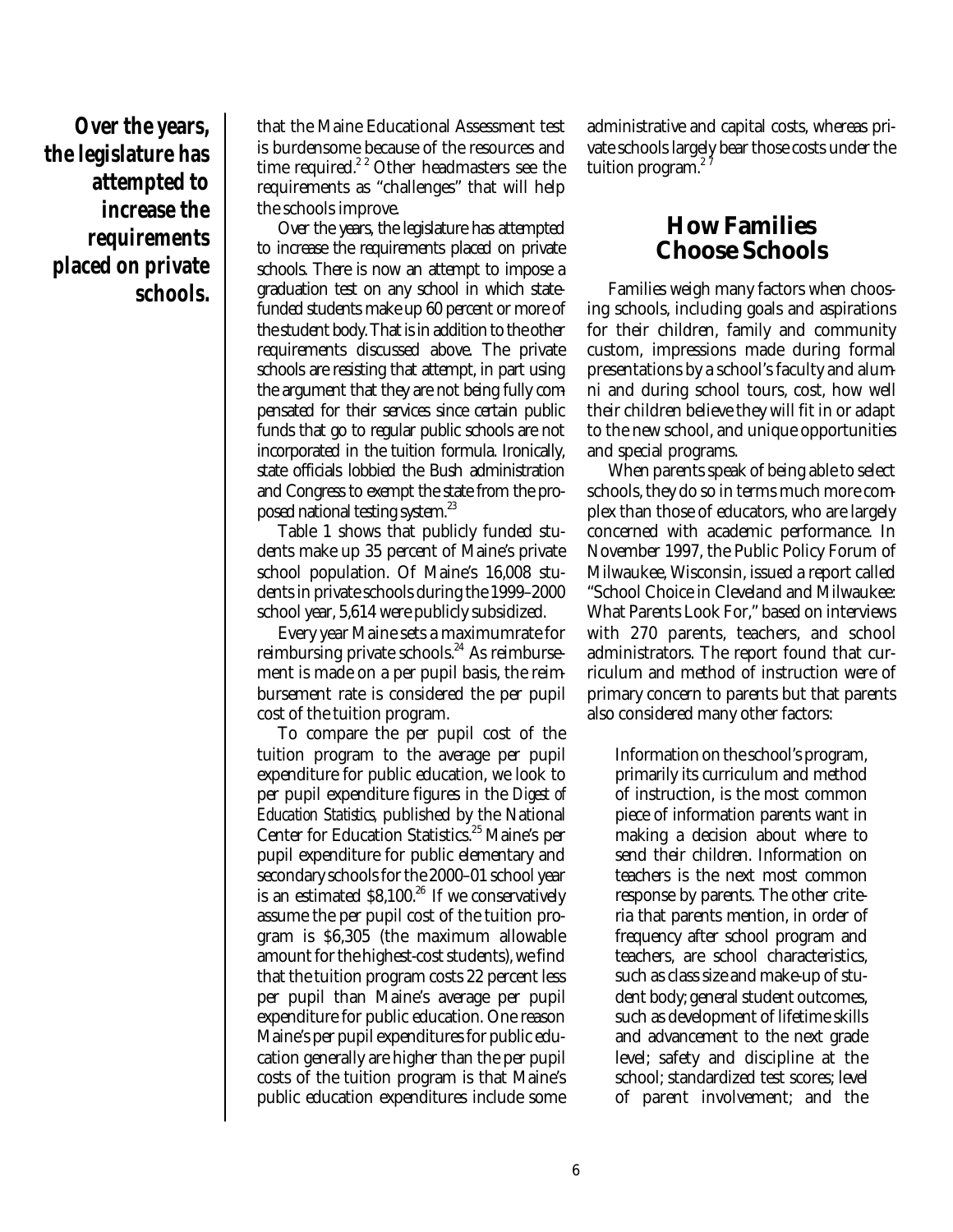school's reputation. Teachers and school administrators concur with parents in reporting most frequently that information about a school's program is what parents want to know in choosing a school for their children.<sup>28</sup>

Most reports find that parents in choice programs define educational excellence in terms of a combination of factors; the most important are safety, discipline, and instructional quality. 29 In Maine in particular, there is also evidence that parents are influenced by schools' reported standardized test scores and seek to send their children to the best-performing schools. John Maddaus, associate professor of education at the University of Maine, and Scott F. Marion, a graduate student at the University of Colorado-Boulder, studied Maine's system and concluded:

The results of this study support the notion that published test scores influence parental choice of school. High schools with relatively higher MEA [Maine Educational Assessment] test scores during the first three years of the test were the primary beneficiaries of enrollment shifts in the 43 towns selected for inclusion in this study. Since enrollment trends over the past decade were not simply a continuation of earlier enrollment trends, publication of the MEA scores may have had a direct impact on parents' and students' perceptions of high schools. This finding is especially noteworthy because it is drawn from rural communities, where factors such as community ties, distance, and transportation tend to limit the impact of test score differences on enrollment patterns. 30

Students, too, may be involved in the selection process, and there is some evidence that this may provide an extra benefit to stu-

dents. For instance, Barbara L. Hawes, a graduate student at the University of Maine-Orono, used extensive parent and student interviews to probe the complexity of the process by which they select the "best" school to attend.<sup>31</sup> Hawes interviewed 23 students whom she described as "clients" of the selected school. She used a factor matrix that included "structural" and "social" components. Students said the most important factors were atmosphere, school size, athletic programs, academic programs, knowing people at the new school, and having friends at the school. In addition, Hawes found that the ability to play a role in the selection of a school was beneficial to students:

[While] teachers, administrators and coaches control most of the structural aspects of the school . . . the students often control the social aspects. . . . Therefore, in terms of the investment of time and thought devoted to gaining knowledge about a particular aspect of the school, there may be a more immediate "power" gain for students by investing in the social aspects of the school environment than the structural.<sup>32</sup>

That selection process, then, can increase the power and voice of the students in a school and perhaps empower them in ways they were not before. The process can decrease alienation and withdrawal and enhance success and achievement in the new school through a better match of expectations with skills and capabilities. It can make students and their families better able to choose a path of higher education in a few years. Although it is a small study and not conclusive, Hawes's study suggests that school choice could lead to better-prepared, more-committed, and more-focused students who are better able to avoid critical mistakes and adverse social situations.

Reinforcing academic research are anecdotal reports, such as those of David Hench, reporter for the *Portland Press Herald*. His arti**Parents in choice programs define educational excellence in terms of a combination of factors; the most important are safety, discipline, and instructional quality.**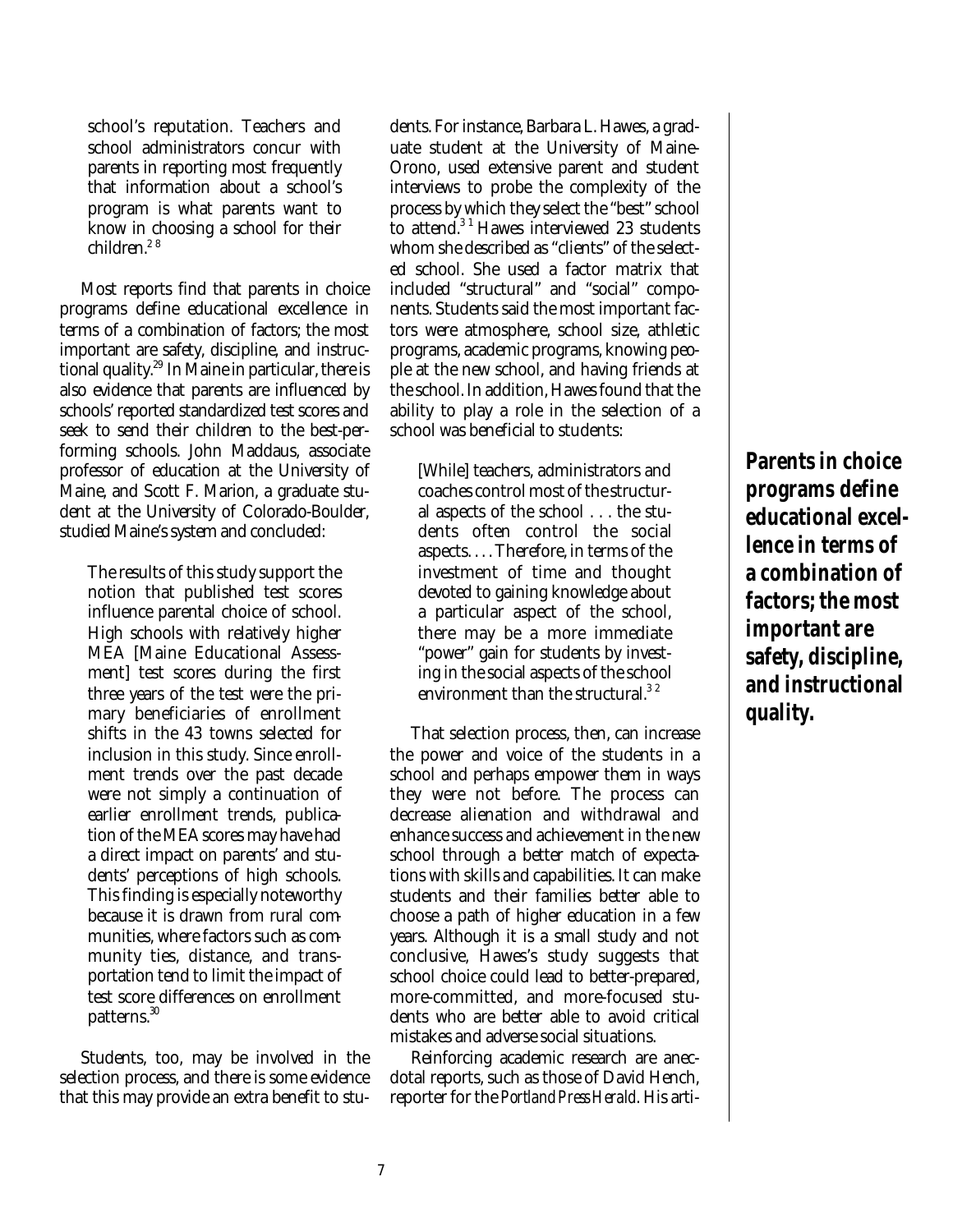cle "School Choice Gets High Marks in State" opened the eyes of many people to the educational freedoms of people who live in towns that pay tuition. Hench reported:

School choice, a dominant issue in the national debate over education reform, already is a reality for Nicky Blanchard and her classmates. . . . The Pownal eighth-graders must decide soon whether to attend high school in Freeport [public] or go to Greely High [private] in Cumberland... "I'm afraid I'll make the wrong choice," Nicky says, her muted voice betraying the anxiety she feels. Students can transfer if they make a bad choice. . . . Nicky is approaching the decision with the same thoughtfulness she might use when choosing a college in four years.<sup>33</sup>

Research and anecdotal evidence together suggest that families in Maine's school choice program consider many factors when selecting their children's schools.

### **Does Choice Improve Educational Services?**

Over the past decade, there has been speculation among educators and parents about the competition between public and private high schools and the benefits that competition has produced. However, few studies have examined the educational service marketplace.

Anecdotal reports, however, suggest that public schools in choice areas respond to the threat of competition by attempting to improve school services. For instance, many schools in areas with a high concentration of choice students, such as Glenburne Elementary in a suburb of Bangor, have organized regular high school fairs for the graduating eighth graders. The entire program, which includes in-school presentations, informational materials, bus trips to various high schools, and personal visits, is coordinated by Glenburne's principal and its guidance counselor. 3 4

In fact, the threat of competition is so strong in the Bangor region that one superintendent complained about outright poaching, saying:

The vast majority of our kids go to Hermon High [public]. . . . There has always been a low grumble about how our kids are treated, especially in athletics, but now there is a real concern that more students will request to attend a different high school, such as John Bapst [private]. In the past, we have averaged about half-dozen kids per year going somewhere other than Hermon. This year, we anticipate 24 or 25 will make that request. . . . A lot of parents have already informed us they intend to switch schools. 35

Members of the local school board also placed their children in private schools, according to reports by John Nash of the *Bangor Daily News*. Nash reported:

At least six former school board members and one current member sent 11 of their 19 children to secondary schools outside the district. One former board member, Mary Wright, voiced a common concern about the academic "slippage" of the district's high schools and told how her family went "school shopping" when their oldest child became an eighth-grader.<sup>36</sup>

Not surprisingly, when parents can choose alternative schools, school administrators become more vigilant and responsive to parental demands. As Superintendent of Schools Richard Lyons put it, "If we're a business and a business is losing its clients, then it behooves us to find out why that is happening." $^{\rm 3.7}$ 

Other articles support the notion that competition is forcing schools to improve

**Anecdotal reports suggest that public schools in choice areas respond to the threat of competition by attempting to improve school services.**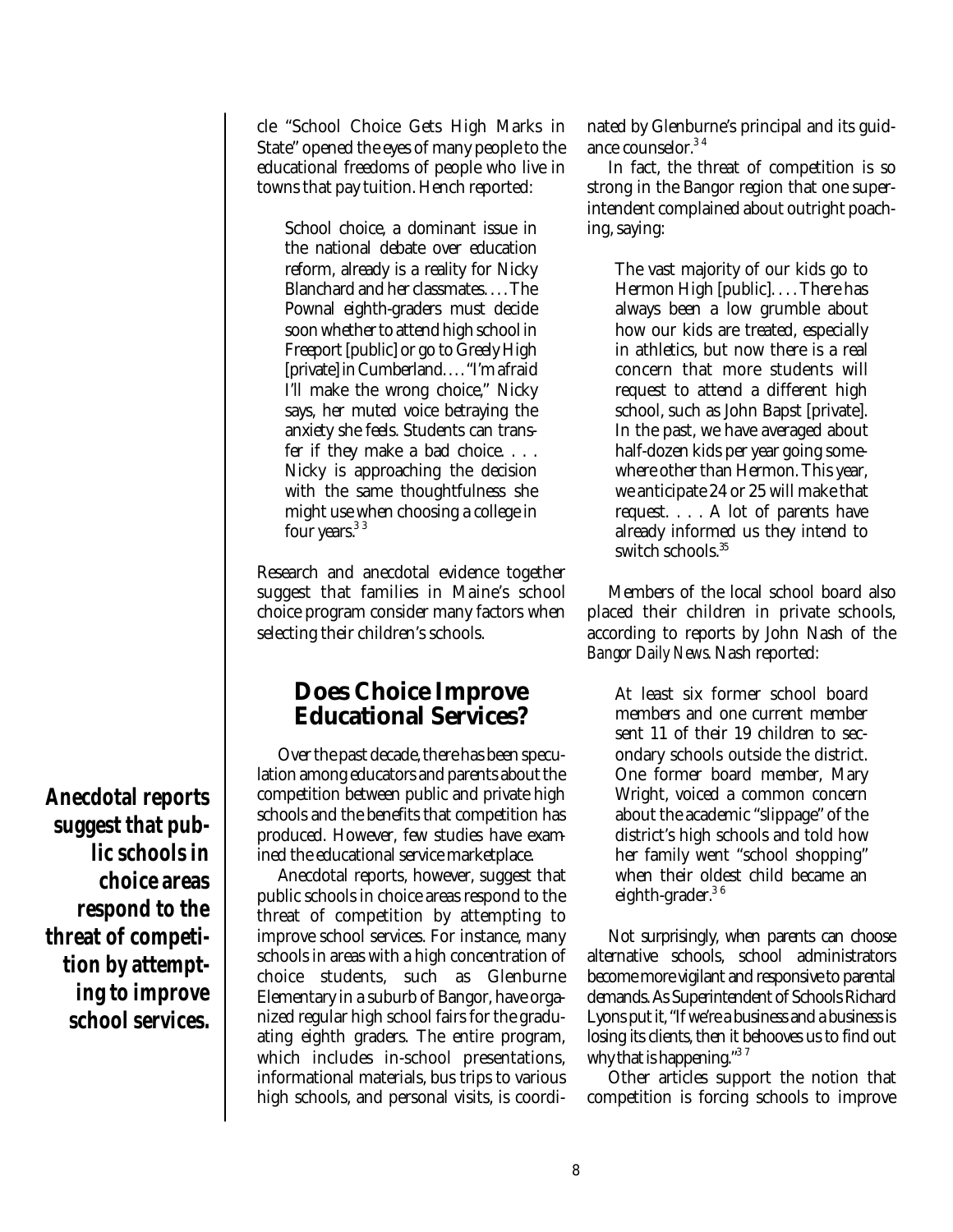educational services. Former board member Betsy Chapman explains:

If a school is successful in attracting 10 extra students, that school system will receive approximately \$60,000 more funding. . . . High schools have differentiated themselves by offering unique programs; for example, Brewer High School is reputed to offer more Advanced Placement courses than any other high school in Maine. They cite examples of graduates who virtually start college as sophomores because of the AP credits they earned. About half of Brewer High School students come from the tuition towns. Their competitive advantage benefits those who select that school as well as those who happen to live in Brewer. 38

News stories also report that parents attempt to establish residency in areas without public schools in order to have a choice of schools. Sometimes families will move to particular areas; other times they cheat by adopting a mailing address in an area without a school to give the appearance of residency. $^{\rm 3 \, 9}$ 

Although no studies have been undertaken to discover to what degree the voucher program improves schools, anecdotal evidence suggests that schools threatened with competition, at a minimum, attempt to improve educational services in order to retain students.

## **Conclusion**

For more than 100 years, taxpayers in Maine have financed a public education system that allows thousands of students to attend private schools. In the fall of 1999, 5,614 students from 55 different communities attended private schools through this program. Those publicly funded students account for 35 percent of all students enrolled in Maine's private schools. Data from the Maine Department of Education suggest that the tuition program costs approximately \$6,000 per student, or 20 percent less than Maine's average per pupil expenditure for public education. Thus, the tuition program gives parents a wider range of schools to choose from at a lower cost to the state than does the traditional public school system.

Perhaps not surprisingly, citizens have voted to keep this system, which has been described as "the most valued attribute" of living in a tuition town. Unfortunately, Maine facilitates choice only for students who live in the "right" towns. Maine's policymakers should expand educational opportunities for all students, and policymakers nationwide should look to Maine's extensive experience with vouchers to refine their education reform efforts.

Vouchers are not radical. School choice is not a leap into the unknown. It's been quietly at work in Maine for 128 years.

#### **Notes**

1. Until 1983, tuition for religious schools was routinely reimbursed. Maine no longer pays tuition for children attending religious schools, although the state and local government may pay for busing, nursing services, textbooks, and special education services for students attending religious schools.

2. Exceptions to this rule are sometimes made for students with special needs.

3. John Maddaus and Denise Mirochnik, "Parental Choice Options in Maine," J*ournal of Research in Rural Education* 8, no. 1 (Winter 1992): 43. These findings are consistent with research on a variety of educational choice programs. See, for instance, Caroline M. Hoxby, "School Choice and School Productivity (Or, Could School Choice Be a Tide That Lifts All Boats?)," Cambridge, Mass., National Bureau of Economic Research, Inc. Preliminary draft prepared for NBER Conference on the Economics of School Choice, February 23–24, 2001.

4. Most data in this paper come from the Maine Department of Education, which keeps extensive online records of the costs, students, and schools involved in the tuition program. See http://www. state.me.us/education. Information may also be obtained by contacting Patrick Dow, school

**For more than 100 years, taxpayers in Maine have financed a public education system that allows thousands of students to attend private schools.**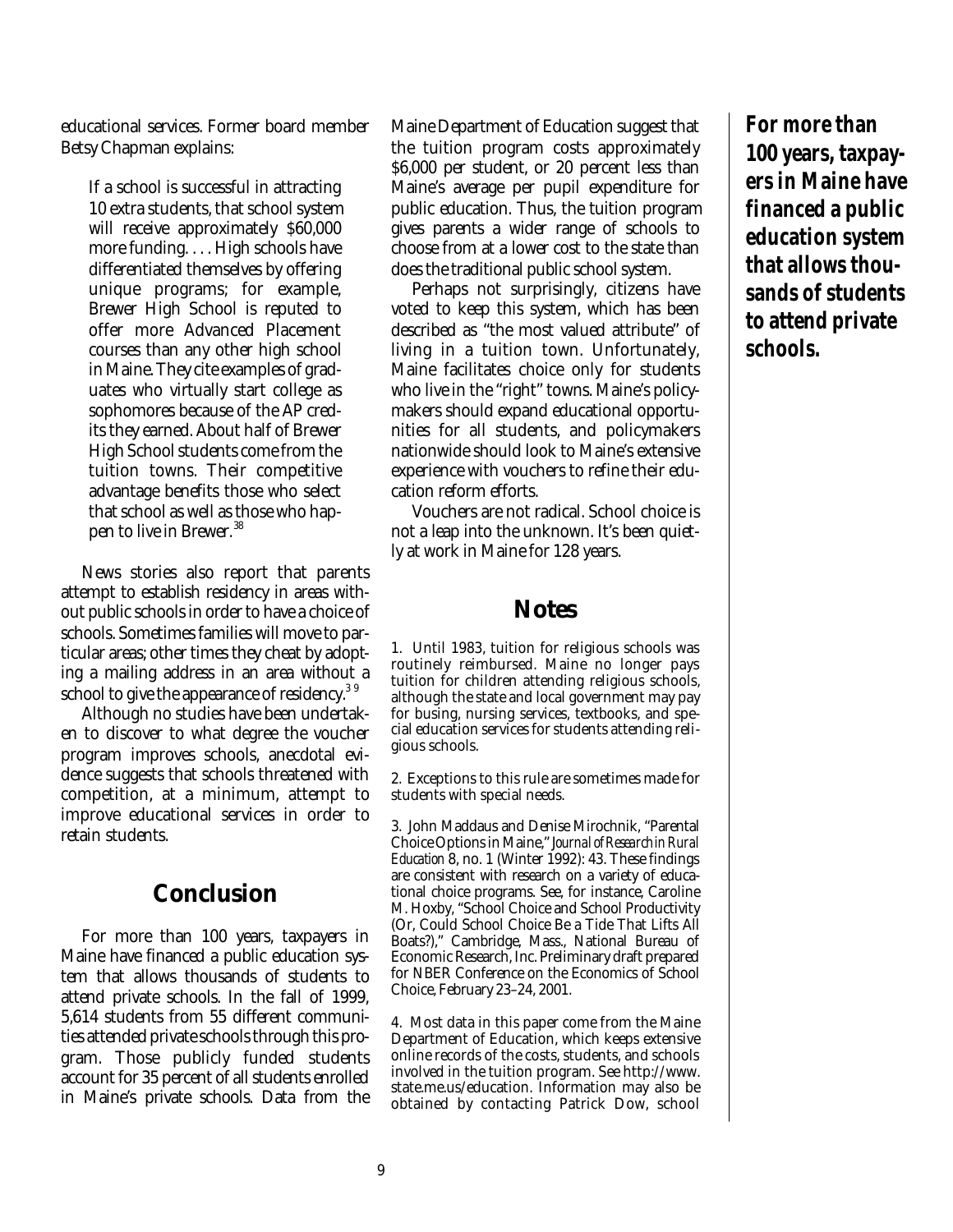enrollment consultant, patrick.dow@state.me.us, and Suzan Cameron, management information systems team, suzan.cameron@state.me.us.

5. For more information on MEA test scores and graduation rates, see http://janus.state.me.us/ education/mea/edmea.htm and http://www. state.me.us/education/enroll/grads/grad.htm.

6. "Sending" is the term used by the state of Maine.

7. Jon Reisman, interview with author, January 2001.

8. David Hench, "School Choice Gets High Marks in State: Recruiting Students Who Have a Choice between Two High Schools Has Led to Competition and Improvement," P*ortland Press Herald,* March 13, 1994.

9. Students can attend a public school in another district if the superintendent of that district has given permission.

10. Author's memory of a June 1995 town meeting in Arrowsic, Maine, in which he participated.

11. See, for instance, David W. Kirkpatrick, *Choice in Schooling: A Case for Tuition Vouchers* (Chicago: Loyola University Press, 1990), p. 34.

12. Maddaus and Mirochnik, p. 31.

13. Ibid., p. 30.

14. Ibid., p. 31.

15. *Committee for Public Education v. Nyquist,* 413 U.S. 756 (1972).

16. *Robert Bagley et al. v. Raymond School Department et al.,* 728 A.2d 127; and *Strout v. Albanese,* 178 F.3d 57 (1st Cir. 1999).

17. The following 55 municipalities (with names of counties in parentheses) tuition resident students to private schools or public schools in other locations: Allagash (Aroostook), Alna (Lincoln), Arrowsic (Sagadahoc), Bancroft (Aroostook), Baring (Washington), Beaver Cove (Piscataquis), Beddington (Washington), Bowerbank (Piscata-quis), Carrabassett Valley (Franklin), Carroll (Penobscot), Centerville (Washington), Cooper (Washington), Coplin (Franklin), Crawford (Wash-ington), Dallas (Franklin), Deblois (Washington), Dennistown (Somerset), Dennysville (Washing-ton), Drew (Penobscot), Gilead (Oxford), Glenwood (Aroostook), Grand Lake Stream (Washington), Hanover (Oxford), Hersey (Aroostook), Highland (Somerset), Kingsbury (Piscataquis), Lakeville (Penobscot), Lincoln (Oxford), Macwahoc (Aroostook), Madrid (Franklin), Magalloway (Oxford), Mariaville (Hancock), Marshfield (Washington),

Meddy-bemps (Washington), Medford (Piscataquis), Moro (Aroostook), Nashville (Aroostook), Northfield (Washington), Orient (Aroostook), Pleasant Ridge (Somerset), Prospect (Waldo), Rangeley (Franklin), Rome (Kennebec), Roque Bluffs (Washington), Sandy River (Franklin), Talmadge (Washington), The Forks (Somerset), Upton (Oxford), Verona (Hancock), Waite (Washington), Westmanland (Aroostook), Westport (Lincoln), Whitneyville (Washington), Willimantic<br>(Piscataquis), and Woodville (Penobscot), (Piscataquis), and Woodville (Penobscot), http://www.state.me.us/education/eddir/noschsau2. htm.

18. See http://www.state.me.us/education/data/ ppcosts/2000/00k8.htm and http://www.state. me.us/education/data/ppcosts/2000/00tuit.htm.

19. Those schools included Brewster Academy, New Hampshire; Carrabassett Valley Academy, Maine; Choate Rosemary Hall, Connecticut; Deerfield Academy, Massachusetts; Fryeburg Academy, Maine; Gould Academy, Maine; Groton School, Massachusetts; High Mowing School, New Hampshire; The Hotchkiss School, Connecticut; Holderness, New Hampshire; Hyde School, Maine; Kimball Union Academy, New Hampshire; Mercersburg Academy, Pennsylvania; Phillips Academy, Massachusetts; Phillips Exeter Academy, New Hampshire; Pomfret School, Connecticut; Shorecrest Preparatory School, Florida; St. Paul's School, New Hampshire; Tabor Academy, Massachusetts; Vail Valley Academy, Colorado; and Waynflete, Maine; http://www.state.me.us/education/ data/tuitionrates/ptuit01.htm.

20. For more information on Maine's regulatory statutes, see U.S. Department of Education, Office of Non-Public Education, "State Regulation of Private Schools," June 2000, http://www.ed. gov/pubs/RegPrivSchl/maine.html.

21. At least 60 percent of the students in the following private schools in Maine were publicly funded in 2000–01: Erskine Academy, China; Foxcroft Academy, Dover-Foxcroft; Fryeburg Academy, Fryeburg; George Stevens Academy, Bluehill; John Bapst Memorial High School, Bangor; Lee Academy, Lee; Liberty School Inc., Blue Hill; Lincoln Academy, Newcastle; Maine Central Institute, Pittsfield; Washington Academy, East Machias; Thornton Academy, Saco; http:// www.state.me.us/education/ eddir/textschs2.htm.

22. For more information on the MEA, see http:// www.state.me.us/education/mea/meahome. htm.

23. "Testing Testing," Editorial, *Bangor Daily News,* May 30, 2001.

24. One private secondary school in Maine and two private secondary schools out of state had lower maximum reimbursement rates, but no